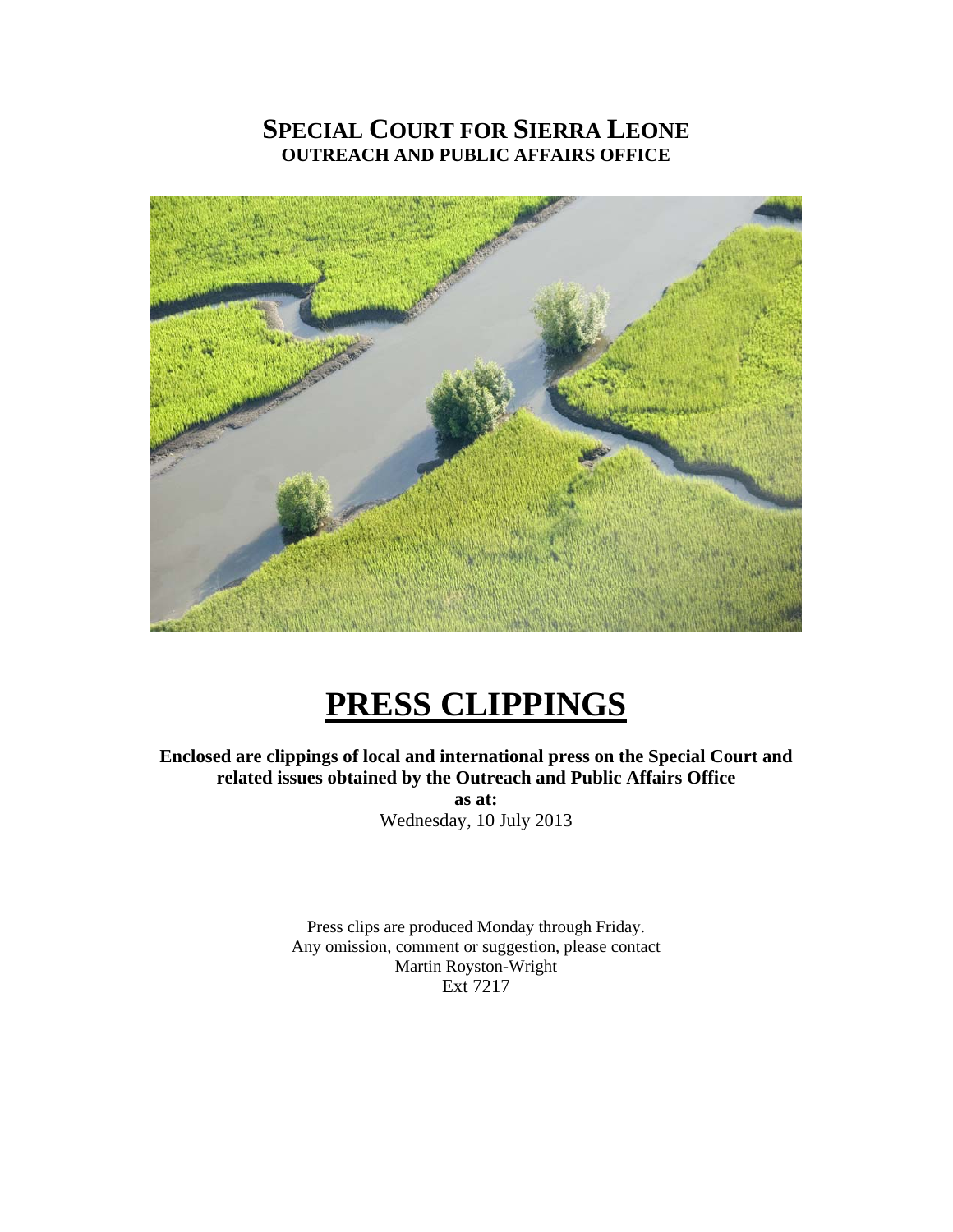# **International News**

| 'For the Sake of Charles Taylor' - NPP Lawmaker Quits 2014 Race, Backing Jewel / Front Page | Pages 3-4 |
|---------------------------------------------------------------------------------------------|-----------|
| ICTY: A Tribunal's Legal Stumble / Human Rights Watch                                       | Pages 5-6 |
| Yugoslavia Tribunal's Credibility Hit / AFP                                                 | Pages 7-9 |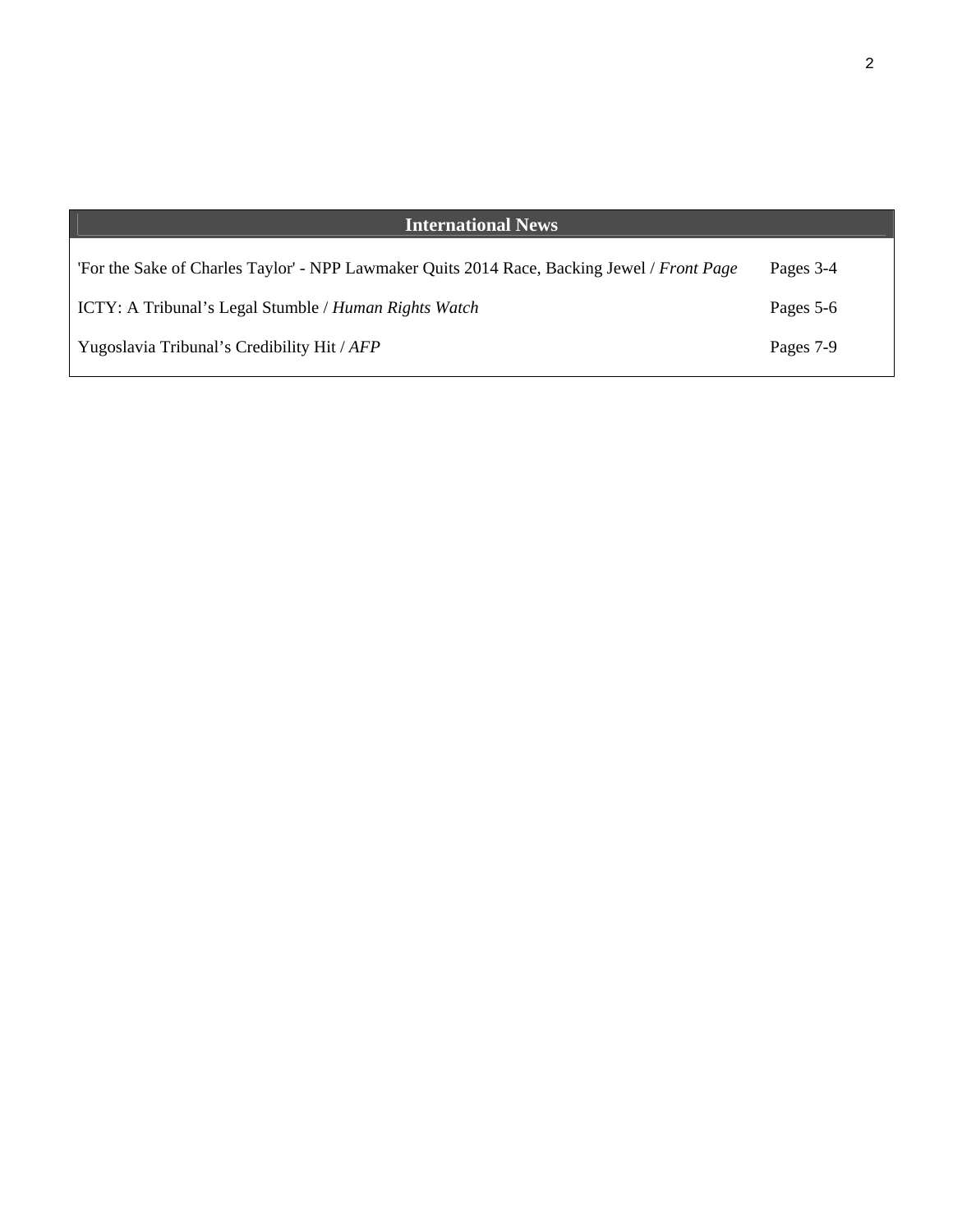# **Liberia: 'For the Sake of Charles Taylor' - NPP Lawmaker Quits 2014 Race, Backing Jewel**

## By Selma Lomax

Gbarnga — Senator Jewel Howard-Taylor's re-election bid Sunday received a boost after her main political rival and fellow partisan Rep. George Mulbah (District 3) abandoned his senatorial intentions to support her quest for another nine years.

The two Bong lawmakers had been at odds for the past two years since Mulbah announced his candidacy for the midterm election next year.

Mulbah, the Bong caucus chair, accused Howard-Taylor - the party's standard bearer - of attacking his retention as caucus chairman.

"For me, I am not contesting in any election until 2017. If Senator Howard-Taylor feels she can fight me by fielding Senator Henry Yallah for the position of caucus chairman, no problem but she will not get my support 2014," Mulbah said prior to last year's caucus election that got disrupted.

Serving as a 2012 commencement speaker at the William V. S. Tubman Gray High School in Gbarnga, Mulbah decried the re-election of Senator Howard-Taylor and claimed that his standard bearer has not done enough for citizens of Bong County since rising to political prominence in 2005.

"You can't be a former first lady for four years and serving as senior senator but refusing to construct a house in the county. Where is the love? Bong County is not a place for political expatriate," Mulbah said.

Declaring Sunday, Mulbah said: "I want to make it clear that I will be abandoning the senatorial race in 2014 to support my standard bearer Jewel Howard-Taylor. Of all the candidates for 2014, I believe Senator Howard-Taylor has the best legislative credential and the experience to lead this county."

## **'For the sake of Charles Taylor'**

Mulbah, a former Bong superintendent, said his decision is tied to love shown by former president Charles Taylor during his 10 year stay in Bong County.

He said it would be an act of ingratitude to the National Patriotic Party and former president Charles Taylor - the party's first standard bearer - if he doesn't support NPP and Senator Howard-Taylor in next year's election.

"Jewel Howard-Taylor and her former husband Charles Taylor did well for me. I gained political relevance when Charles Taylor appointed me as superintendent of Bong County. There is no way I can turn my back on the NPP," Mulbah said.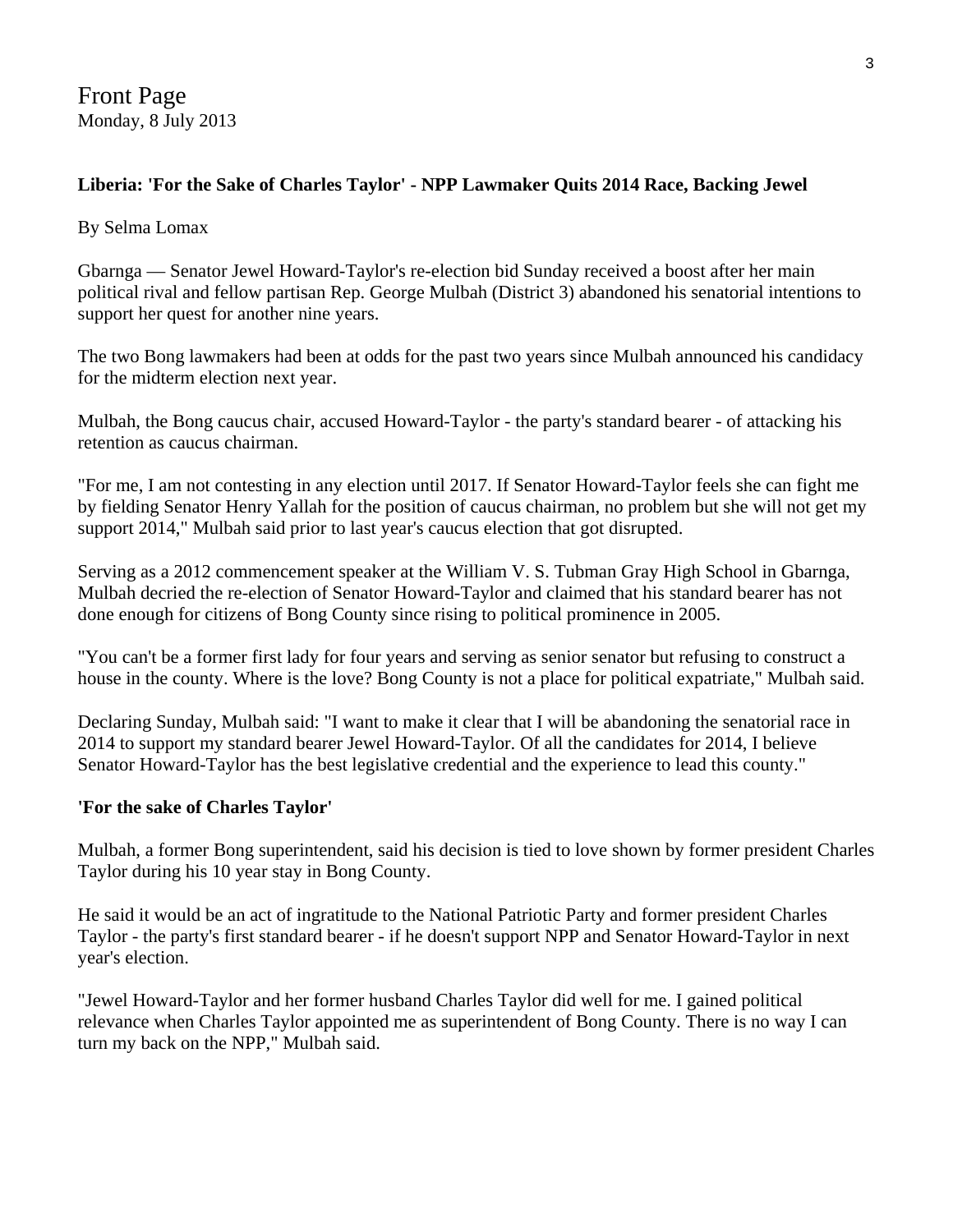#### **'We need geo-political balance'**

Mulbah said electing another upper Bong senator following the election of Henry Yallah last year would upset political balance.

"Bong County has always had upper and lower Bong senators dating as far back as the time of former senators Francis Garlawolo (lower Bong) and Richard Flomo (Upper Bong). With Henry Yallah already having been elected, voting for another upper Bong senator would be disastrous for the county's peace process," Mulbah said.

With Senator Howard-Taylor facing charges from citizens of being a Lofa citizen because of her father's nativity, Mulbah and his locally run Bong Times newspaper have been critical about the senator's county of origin in the wake of her failure to construct a house in the county despite having served as former first lady and senator for eight years.

#### **Ranney Jackson betrayed?**

The Bong caucus chair's declaration for Howard-Taylor appears to be a blow for his closest friend and senatorial candidate Ranney Jackson, who has been in a long-standing feud with Senator Taylor and no doubt would have preferred that Mulbah remain neutral.

Mulbah said his declaration didn't mean to imply the other candidates are weak. "I have got to be a little careful, because I like Ranney Jackson. He stood with me during difficult times. Because of his support for me in the 2011 elections, he is at odds with his sister who opposed my re-election," Mulbah said.

Obediah Weahweah, a Gbarnga-based political activist told FrontPageAfrica Sunday with Mulbah's notan-endorsement statement, the district #3 lawmaker was probably drawing a distinction for voters around the county who may not be aware about the historic antipathy between the Mulbah and Howard-Taylor camps.

He said Mulbah's decision to support his standard bearer cannot influence the current race which he said still remains wide opened.

"His decision to support his standard bearer can't change the current rhythm of the election. He is just a single individual," Weahweah said.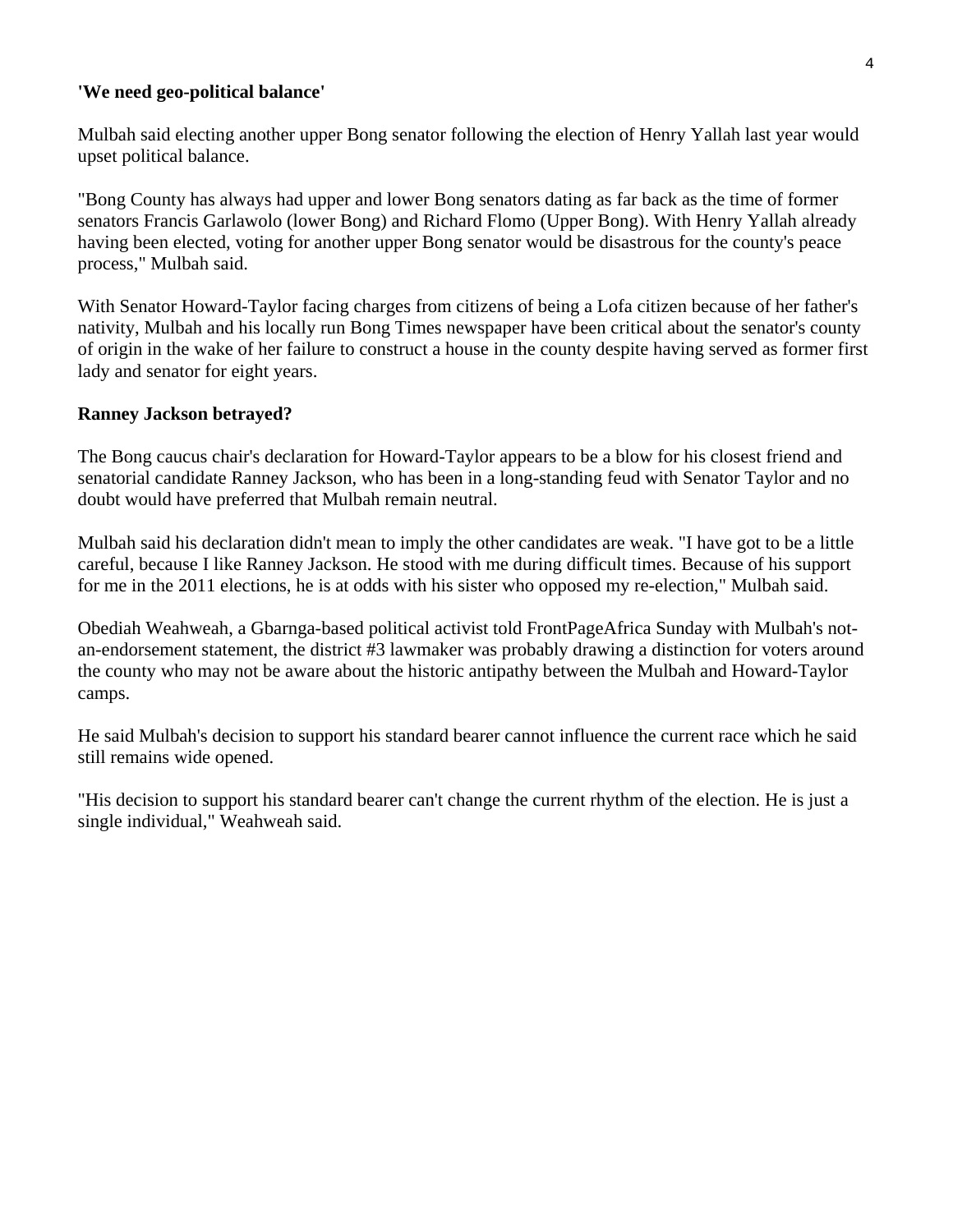# Human Rights Watch

Tuesday, 9 July 2013

# **ICTY: A Tribunal's Legal Stumble**

### Kenneth Roth

*The danger of the Perisic precedent is not merely theoretical. The ruling undermines the ability of international criminal law to deter other leaders from similar murderous assistance — so long as they refrain from specifically directing the crimes that they assist.* 

By most measures, the International Criminal Tribunal for the Former Yugoslavia is the gold standard for international justice.

With 69 convictions, it has brought to justice many of the people behind the ethnic cleansing of the 1990s Balkan wars — the worst atrocities in Europe since World War II. Some three million people were forcibly displaced across the region and well over 100,000 killed in Bosnia alone, including nearly 8,000 murdered in the genocide centered on the town of Srebrenica that began 18 years ago Thursday.

But as the tribunal winds down, it has suddenly established a precedent that, unless changed, could cripple future efforts to prosecute senior officials responsible for human rights crimes.

Senior officials usually work through others to commit atrocities. When they act through their formal subordinates or by explicit agreement with others, their criminal liability is fairly straightforward. But many leaders are too savvy to expose themselves in this way. Instead, they use irregular forces — the janjaweed in Darfur, the shabiha in Syria, paramilitary forces in Bosnia — without formal ties or explicit understandings. The challenge facing tribunals is to determine when support for such forces amounts to responsibility for "aiding and abetting" their crimes.

Aiding-and-abetting liability has long been understood to require proof beyond a reasonable doubt that the accused knew that his conduct had a substantial likelihood of aiding a crime and that the aid had a substantial effect. In its waning days, however, the tribunal has seized on cursory references in earlier cases to require a third element — that the accused "specifically directed" the crime.

This makes little practical sense. Officials who want to facilitate mass atrocities are rarely so dumb as to give explicit orders. Rather, they tend to proceed by indirection, giving aid to a criminal enterprise that is already in motion.

The tribunal had previously mentioned a specific-direction requirement only in a series of cases in which the doctrine made little difference to the outcome. The suspects had been at or near the scene, so the purpose of their aid was obvious.

But in the case of the former Yugoslav military chief of staff, Momcilo Perisic — the first aiding-andabetting case to reach the appellate stage involving an official operating at a distance from atrocities the tribunal relied on the doctrine to acquit him.

What was the tribunal thinking? Some have alleged nefarious influence on the tribunal's chief judge, Theodor Meron. But I have known Judge Meron for more than two decades and have always found him to be a man of integrity and principle.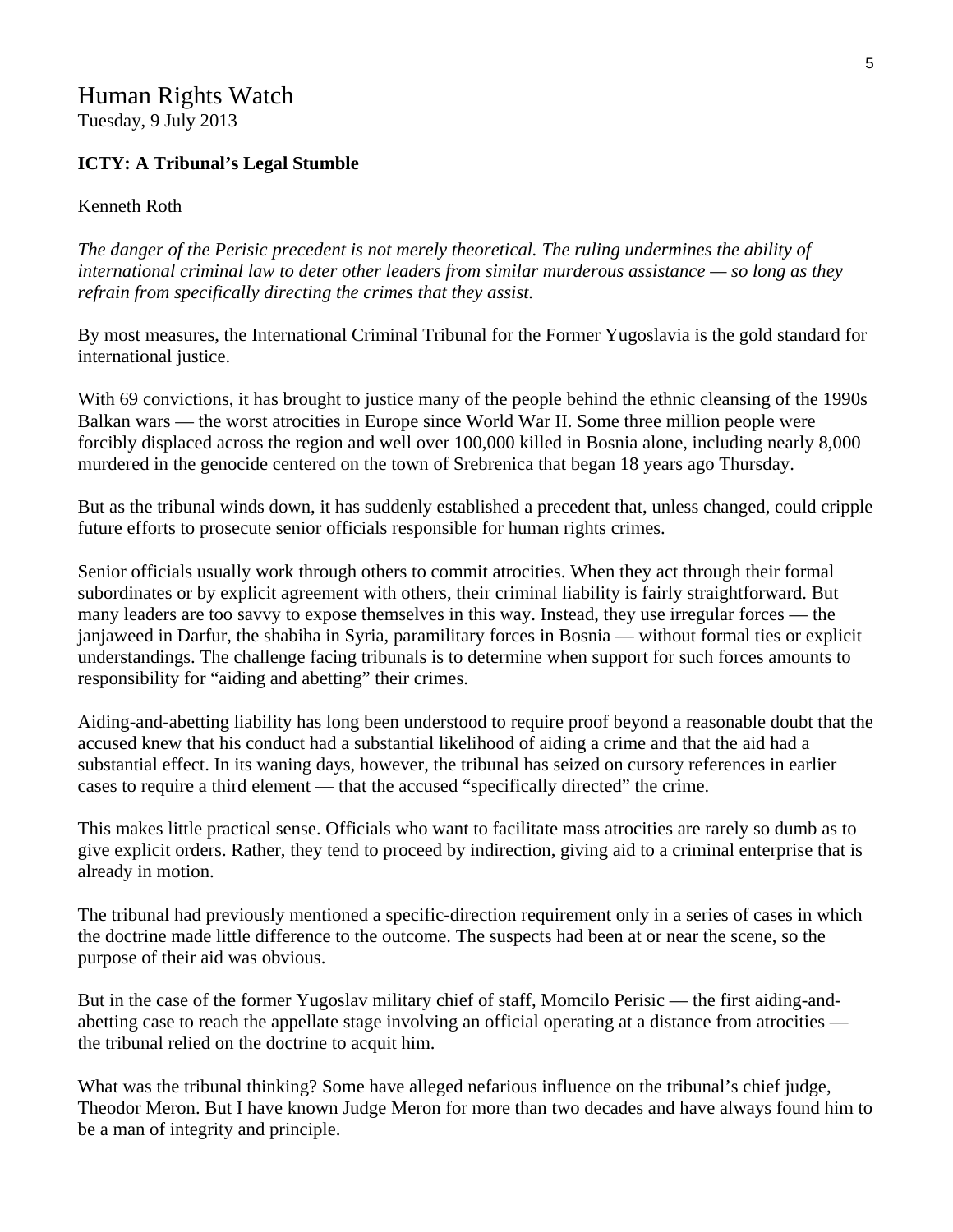I have not discussed the merits of the case with him or any other judge, so I can only surmise the rationale for the tribunal's ruling. I suspect one factor was fear of creating a precedent that could lead to unfair accomplice liability for anyone who supports a party to a conflict that then commits human rights crimes.

That is a legitimate concern, but it should be sufficient to prove that the provider of aid knew of the substantial likelihood that the forces receiving it would devote it to criminal activity. If that assistance substantially advanced those crimes, the provider deserves criminal liability.

The tribunal acquitted Perisic because, apart from committing atrocities, the Bosnian Serb forces that he aided were engaged in a military effort that was presumed legitimate. Without evidence that Perisic specifically directed that aid be used for atrocities, the tribunal concluded that he could have intended the aid for only the war effort.

But the Bosnian Serb war effort was built on systematic atrocities, as Human Rights Watch and the tribunal itself have found. Since there was no evidence that Perisic gave a specific direction that the arms not be used for atrocities, anyone supplying arms would have known that they would aid atrocities.

The danger of the Perisic precedent is not merely theoretical. It could affect a separate tribunal that is considering whether to uphold the conviction of former President Charles Taylor of Liberia, who was convicted of aiding and abetting atrocities by Sierra Leone rebels. And the ruling undermines the ability of international criminal law to deter other leaders from similar murderous assistance — so long as they refrain from specifically directing the crimes that they assist. Russia's and Iran's assistance to Syria comes to mind.

The Yugoslav tribunal still has an opportunity to correct this damaging new doctrine. A separate panel of tribunal judges is considering a case against other officials charged with aiding and abetting atrocities from a distance. The tribunal should affirm — as other panels have done — that the accused does not have to give specific directions to commit crimes to be held criminally liable for aiding and abetting.

*Kenneth Roth is executive director of Human Rights Watch.*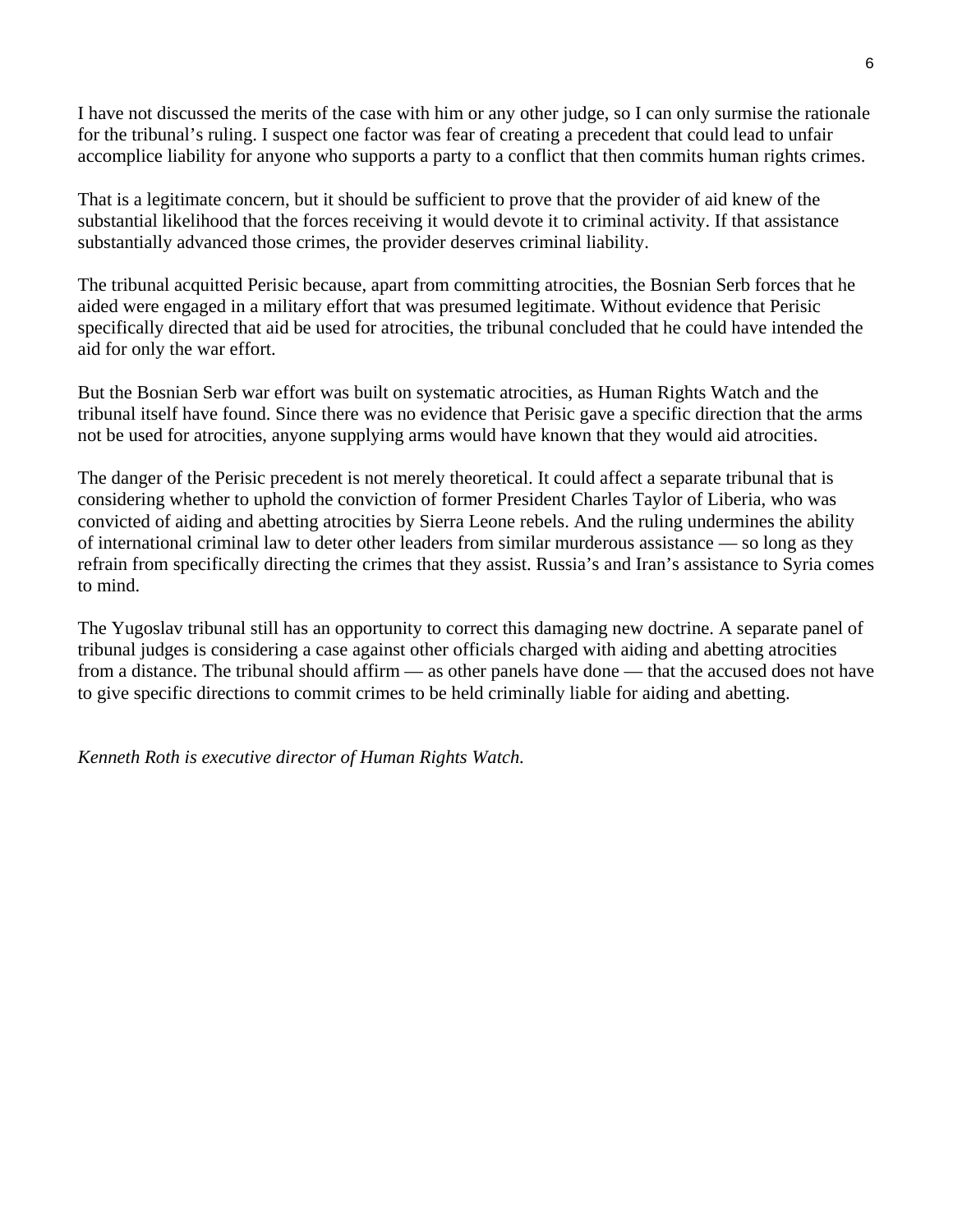AFP Tuesday, 9 July 2013

### **Yugoslavia tribunal's credibility hit**

THE HAGUE – The International Criminal Tribunal for the former Yugoslavia (ICTY), which saw some of its powers transferred to a new body in The Hague on Monday, has come under fire for a series of recent acquittals.

But analysts say it will be future judgments on Bosnian Serb leader Radovan Karadzic and his army chief, Ratko Mladic, that will leave the longest-lasting impression of the court in the minds of the public.

In a rare and ferocious critique, one of the tribunal's own judges said the recent acquittal of two Croatian generals and three high-profile Serbs set an entirely new legal precedent.

Frederik Harhoff sent a letter to the president of the court, American Theodor Meron, leaked to the Danish press last month, accusing him of establishing a legal precedent in the interests of a "military elite of prominent countries," including Israel and the United States.

Harhoff further claimed that Meron had urged other judges to acquit the officers, possibly pressured by the U.S.



*Facing justice: Bosnian Serb Army commander-in-chief Ratko Mladic (center) observes Bosnian government positions in Gorazde, eastern Bosnia, while surrounded by bodyguards in April 1994. Mladic is on trial at the U.N. war crimes tribunal in The Hague, accused of overseeing war crimes that include the slaughter of 8,000 Muslims in Srebrenica during Bosnia's 1992- 95 war. | AP*